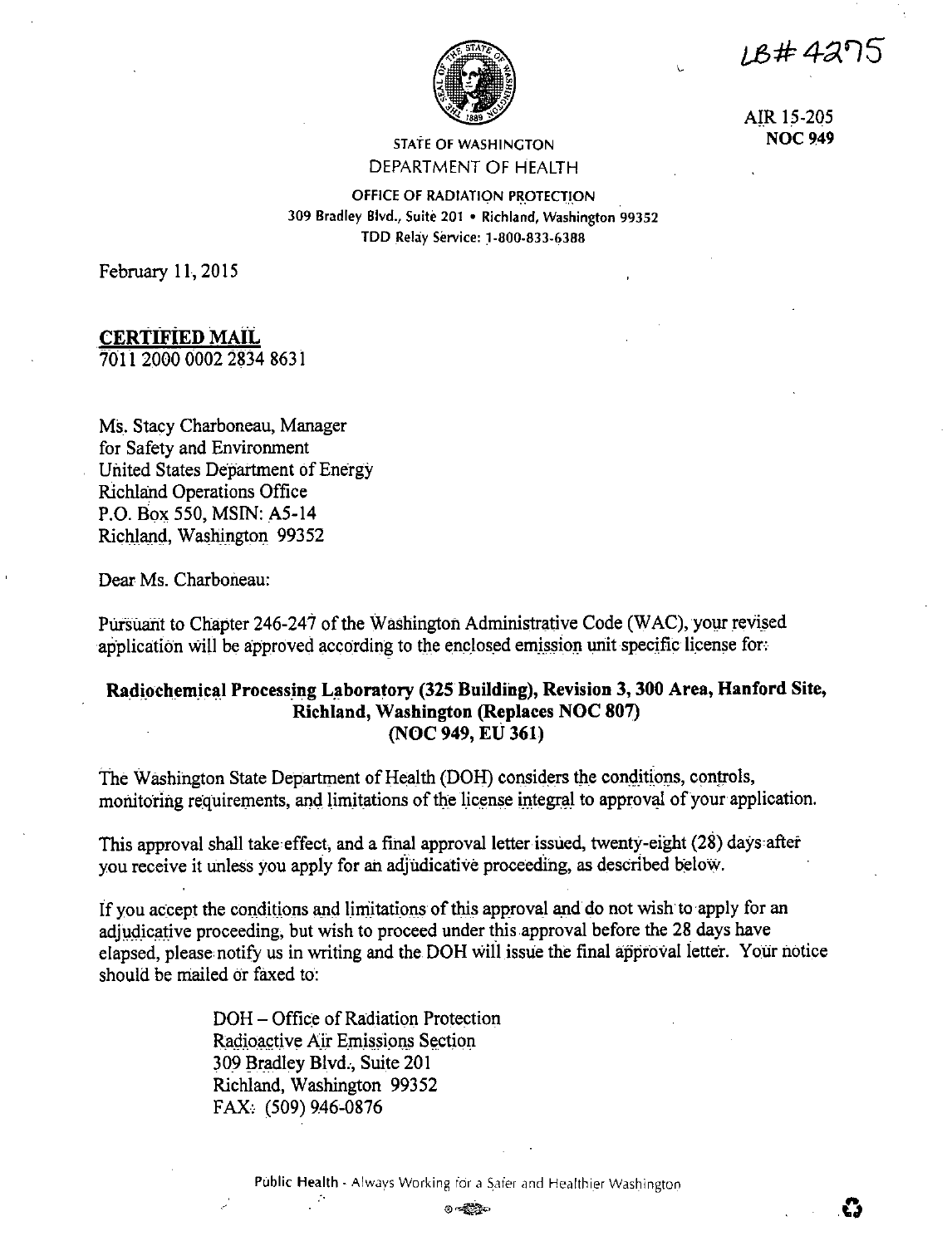Ms. Stacy Charboneau February 11, 2015 Page 2 of 2

If there are concerns with the conditions and limitations of the approval, please notify the DOH. If attempts to resolve the concerns fail, the DOH will deny your application and you may contest the conditions and limitations of this approval, within 28 days of receipt, by filing the enclosed Request for Adjudicative Proceeding or a document providing substantially the same information with the DOH, Adjudicative Service Unit (ASU), in a manner that shows proof of service on the ASU. The ASU's address is:

> DOH - Adjudicative Service Unit 310 Israel Road SE P.O. Box 47879 Olympia. Washington 98504-7879

You must include a copy of this approval with your application. FILING SHALL NOT BE DEEMED COMPLETE UNTiL THE ADJUDICATIVE SERVICE UNIT ACTUALLY RECEIVES YOUR APPLICATION.

If you have any questions regarding this draft approval, please contact Ernest McCormick at ( 509) 946,0624.

Sincerely,

PSold Marth

John Martell, Manager Radioactive Air Emissions Section

Enclosures: (1) Conditions and Limitations for EU 361 (NOC 949) (2) Request for Adjudicative Proceeding

cc: Ruth AHen, WRPS Matthew Barnett, PNNL Lucinda Borneman, WRPS Lee Bostic, BNI Cliff Clark, USDOE-RL Jack Donnelly, WRPS Rick Engelmann, CHPRC Dennis Faulk, EPA Gary Fritz, MSA Phii Gent, Ecology Dale Jackson, USDOE-RL Reed Kaldor, MSA Paul Karschnia, CHPRC Ed MacAlister, USDOE-RL Ernest McCorniick, WDOH Valarie Peery, Ecology

John Schmidt; WDOH Maria Skorska, Ecology Jeff Voogd, WRPS Joan Woolard, MSA Davis Zhen, EPA Environmental Portal RAES Tracking: Line 1010; Resp. to IM# 8,316; NOC 949; EU 361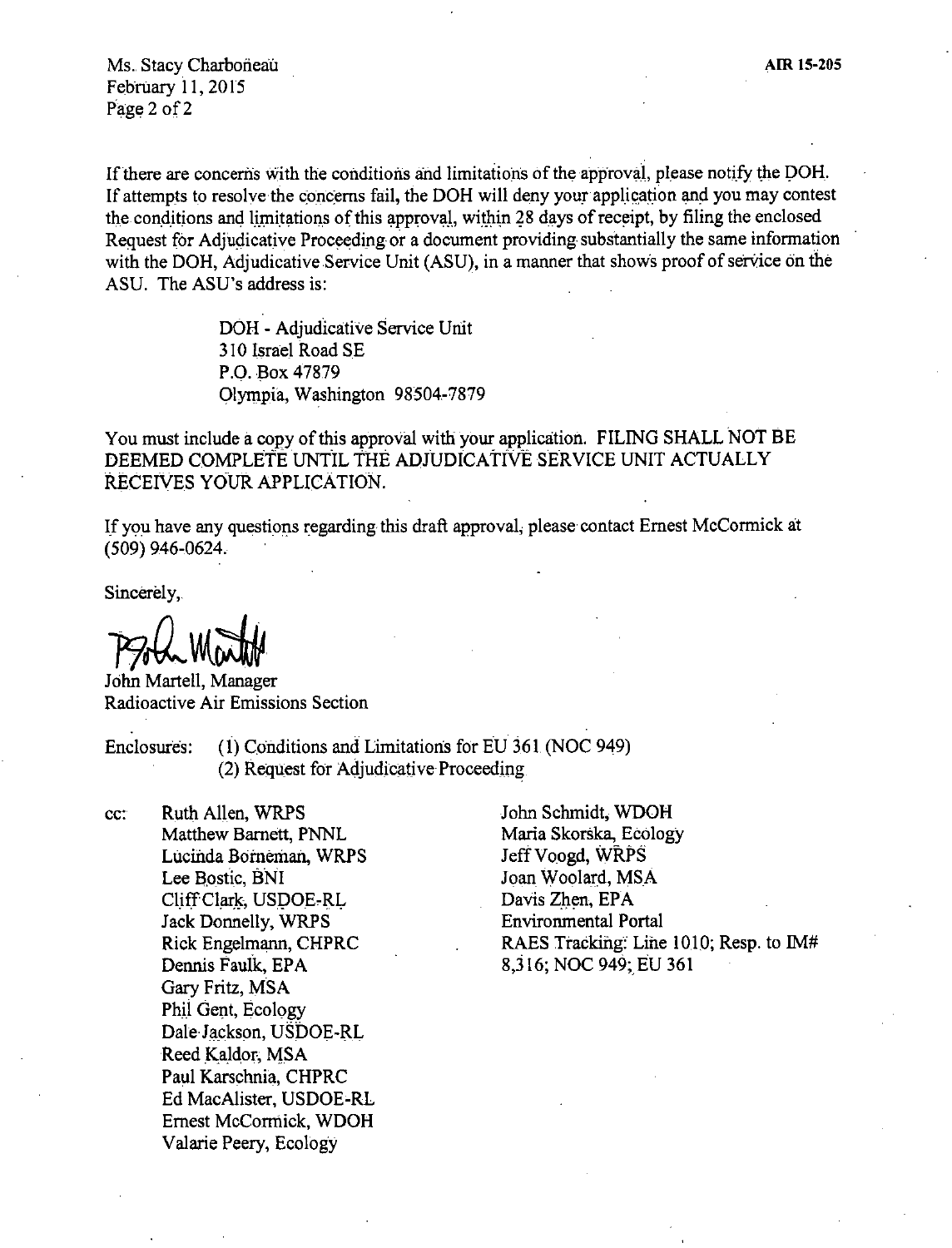## **Emission Unit ID: 361**

## 300 EP-325-01-S

### EP-325-01-S

This is a MAJOR, ACTIVELY ventilated emission unit.

325 Building Radiological Processing Laboratory

## **Emission Unit Information**

Stack Height: 89.00 ft. 27.13 m.  $2.44$  m

Average Stack Effluent Temperature: 77 degrees Fahrenheit. 25 degrees Celsius.

Average Stack Exhaust Velocity: 46.53 ft/second.  $14.18$  m/second.

**Abatement Technology ALARACT**  WAC 246-247-040(4)

Stack Diameter 8.00 ft.

state only enforceable: WAC 246-247-010(4), 040(5), 060(5)

| Zone or Area | <b>Abatement Technology</b> | <b>Required # of Units</b> | <b>Additional Description</b>                                                                                                                                                                             |
|--------------|-----------------------------|----------------------------|-----------------------------------------------------------------------------------------------------------------------------------------------------------------------------------------------------------|
|              | <b>HEPA</b>                 | 2                          | 2 in series                                                                                                                                                                                               |
|              | Fan                         |                            | Variable flow (4 in parallel, up<br>to 3 operational)<br>Variable flow4 in parallel (I<br>minimum operational). The<br>system has the capability to<br>going down to 1 fan during set<br>back operations. |

# **Monitoring Requirements**

state enforceable: WAC 246-247-040(5), 060(5), and federally enforceable: 40 CFR 61 subpart H

| <b>Federal and State</b>                      | <b>Monitoring and Testing.</b>       | <b>Radionuclides Requiring</b>                                                       | <b>Sampling</b>                                                                                                                                                                                                                                                                |
|-----------------------------------------------|--------------------------------------|--------------------------------------------------------------------------------------|--------------------------------------------------------------------------------------------------------------------------------------------------------------------------------------------------------------------------------------------------------------------------------|
| <b>Regulatory</b>                             | <b>Requirements</b>                  | <b>Measurement</b>                                                                   | <b>Frequency</b>                                                                                                                                                                                                                                                               |
| 40 CFR 61.93(b)(4)(i)<br>& WAC 246-247-075(2) | 40 CFR 61, Appendix B,<br>Method 114 | Each radionuclide that could<br>contribute greater than 10%<br>of the potential TEDE | Particulates are<br>continuously sampled<br>and collected every<br>two-weeks for gross<br>alpha and gross beta<br>analysis, and<br>composited on a semi-<br>annual basis and<br>analyzed isotopically.<br>Tritium samples are<br>collected on a monthly<br>basis for analysis. |

**Sampling Requirements** Record Sample; tritium by silica gel

### **Additional Requirements**

Additional monitoring or sampling requirements established by this License will be listed in the Conditions and Limitations section, if applicable.

Operational Status This 89 foot tall stack exhausts filtered building air. Emissions were sampled using a record particulate sampler and a tritium sampler. The building contains radiochemistry laboratories and hot cells used for research process development, mixed waste treatment activities, and radioanalytical services.

## This Emission Unit has 1 active Notice(s) of Construction.

### **Project Title**

 $\mathbf{I}$ 

Approval # Date Appröved NOC ID 949

Radiochemical Processing Laboratory (325 Building), Revision 3, 300 Area, Hanford Site, Richland, Washington (Replaces NOC 807)

Not Approved

# Conditions (state only enforceable: WAC 246-247-040(5), 060(5) if not specified)

Page 1 of 7 for EU\_ID 361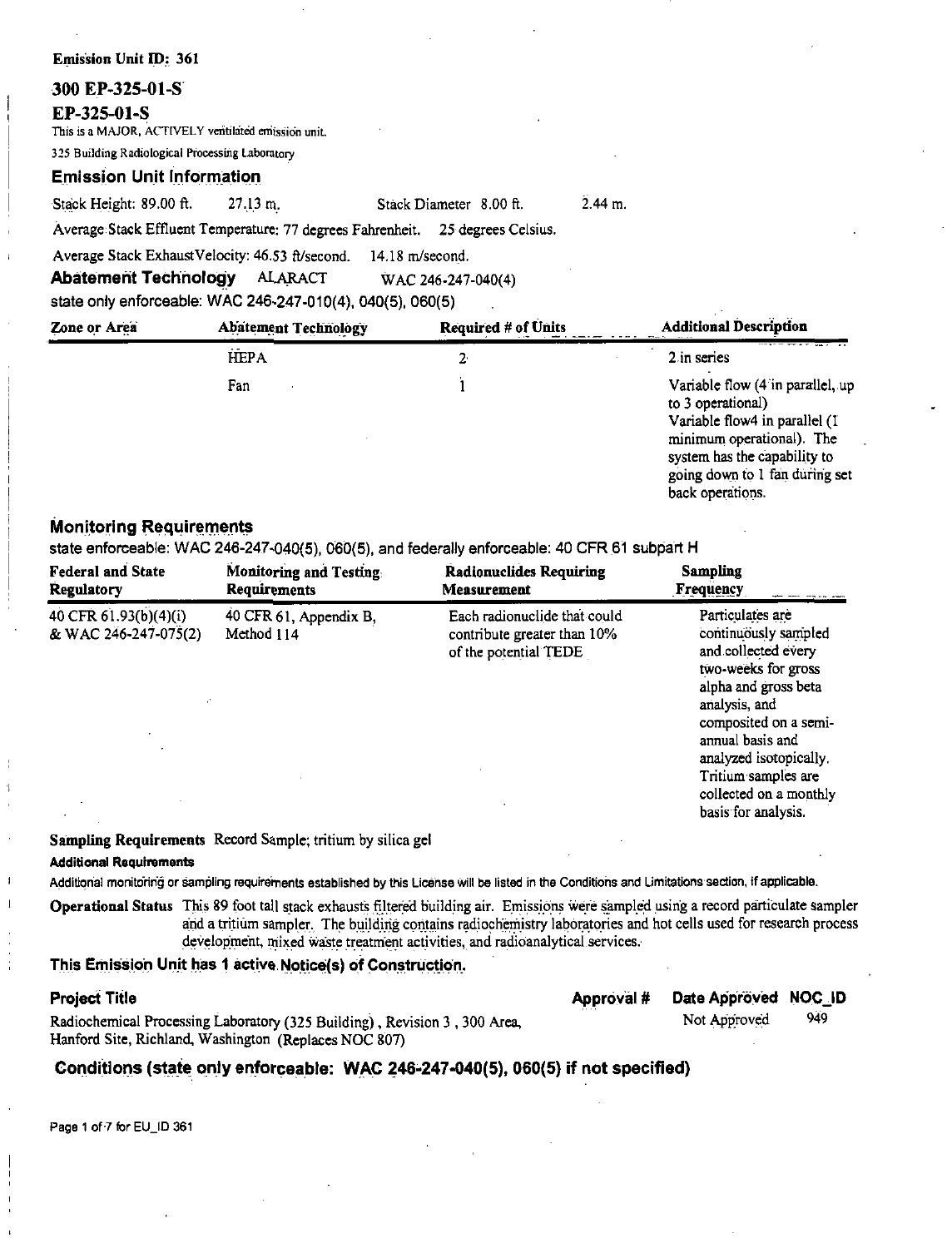- The total abated emission limit for this Notice of Construction is limited to 5.70E+00 mrem/year to the  $\overline{1}$ Maximally Exposed Individual (WAC 246-247-040(5)).
- $2)$ his approval applies to those additional activities described below. No additional activities or variations on the approved activities that constitute a "modification" to the emission unit, as defined in WAC 246-247- $030(16)$ , may be conducted.

The research and development (R&D) operations in the 325 Building involve: radiochemical process science and engineering; evaluation, analysis, and testing of radioactive, radiochemical, chemical and physical material properties; development and experimentation in the design and application of Radiation Generating Devices (RGDs); and the development and conduct of analytical procedures in support of research activities. Radiochemical work routinely conducted in the 325 Building includes the following:

· analyzing, characterizing, preparing and testing tritium and tritium-bearing materials.

• characterizing, analyzing, and stabilizing sodium-bearing materials (Na and NaK)

conducting chemical process development and rheology tests and experiments, which may include benchscale testing, precipitation and extraction activities, material performance, and testing

conducting non-destructive analysis evaluations of waste drums and other materials and x-ray verification and compaction of low-level waste (LLW)

• conducting nuclear material evaluations

• conducting research activities involving mixed activation products (MAPs) and mixed fission products (MFPs), and naturally occurring radioactive material, actinides, and a wide range of standard and tracer radionuclides

• conducting research and laboratory activities that may include processes where the temperature may be equa to or exceed 100oC

- conducting, testing, and implementing environmental research
- developing and preparing radioactive material standards and sources for laboratory use
- developing and testing radioactive material immobilization and stabilization processes
- evaluating and testing decontamination and decommissioning technologies
- fabricating, extracting, development, and purifying target samples
- material storage and management, including East lay-down yard and North pad
- performing actinide chemistry R&D including developing and testing plutonium and other actinide  $\bullet$ technologies
- performing characterization and research with nuclear fuel including fuel cycles, spent fuels, and reprocessin

performing electrochemical waste processing including salt splitting, nitrate destruction, organic destruction and electroplating

performing property testing of irradiated materials including performance of reactor dosimetry and hydroger. and helium measurements to characterize radiation damage in materials; analyzing, fabricating, and characterizing radioactive colloids

• performing radiochemical and physical characterization of tank wastes, contaminated soils, and proposed final waste forms such as glass and ceramics, all at various stages of processing

• performing radioisotope research, process development, and separations

preparing and analyzing samples for x-ray diffraction, electron microscopy, optical microscopy, auger  $\bullet$ analysis, and other surface techniques

preparing standard solutions of radionuclides from stock batches for use in R&D of analytical procedures an for quality control; analyzing performance evaluation samples submitted by the U.S. Environmental Protection Agency, the Environmental Monitoring Laboratory, and other organizations as a routine part of the laboratory quality control program

• providing treatment services for hazardous waste or mixed (hazardous and radioactive) waste, which includes: grouting, neutralizing, and distilling; demonstrating new and emerging technologies for waste treatment and destruction; and developing and testing waste treatment technologies such as evaporation/concentration of radioactive solutions, or vitrification and testing of glass waste forms

separating and processing medically usable radioisotopes; developing and testing equipment and materials for nuclear medicine

setting up laboratory projects involving fume hood removals/upgrades and ductwork tie-in

Page 2 of 7 for EU\_ID:361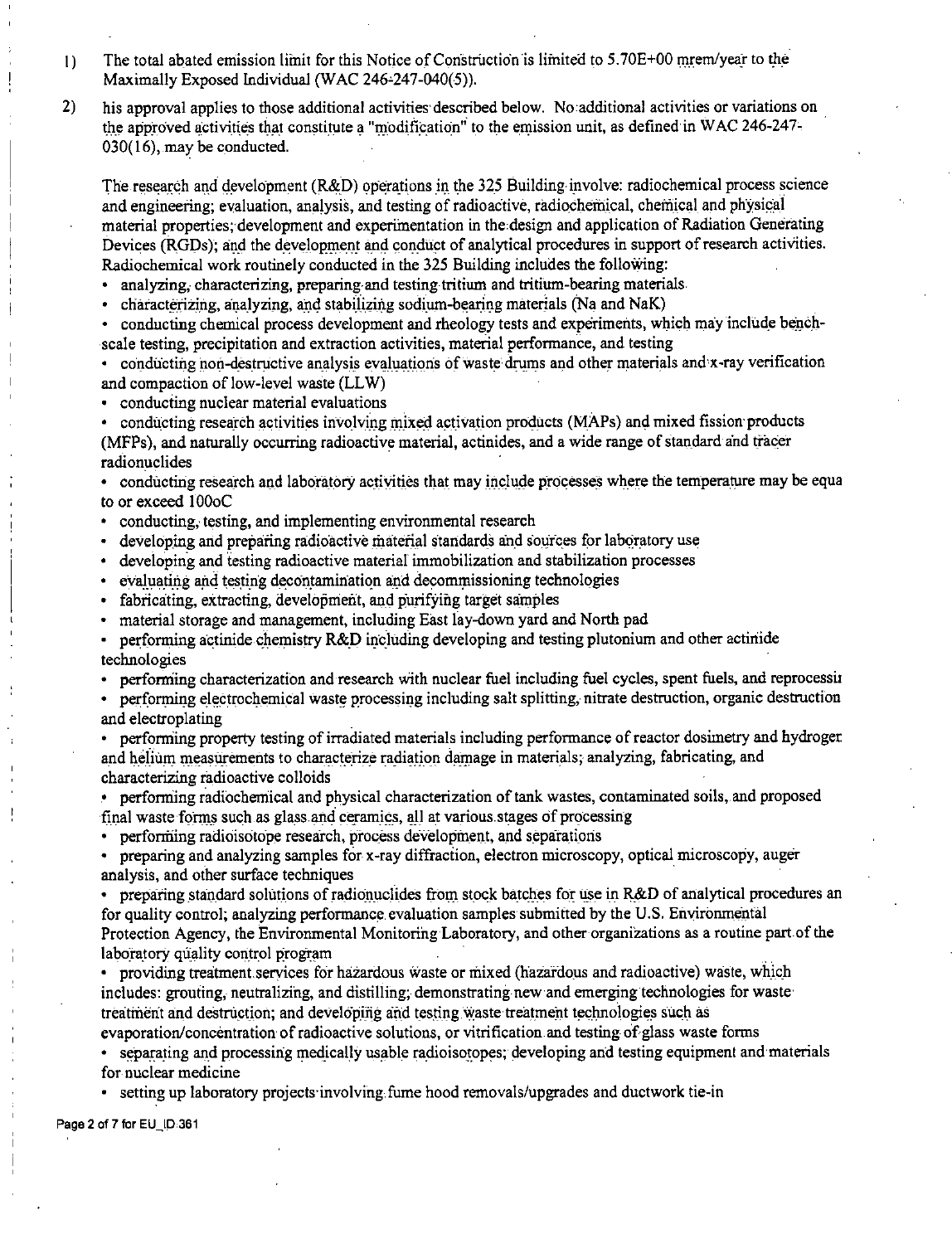• storing and managing samples and materials

Depending on the radioactive or hazardous nature of the work, activities in the 325 Building are divided among the two hot cell complexes and general laboratories containing glove boxes, fume hoods, and laboratory benches.

Hot cells are used for work with high-dose-rate materials when the additional shielding provided by the hot cell walls and remote handling capability provided by the manipulators are necessary for protecting workers from unnecessary occupational exposures to radiation. Glove boxes are used to provide control and confinement of dispersible radioactive materials as necessary for the work activity. Fume hoods are used for low-level radiochemical work to primarily protect workers from chemical fumes and to provide a limited degree of confinement for radioactive materials. Work with radioactive materials on bench tops is limited to activities in which the possibility of spreading contamination is low. Individual projects frequently involve working in and transferring materials among more than one of these locations. For example, sample preparation or dilution may be performed in a hot cell or glove box, and then the sample may be moved to a laboratory fume hood for analysis.

3) The PTE for this project as determined under WAC 246-247-030(21)( $a-e$ ) [as specified in the application] is 4.10E+02 mrem/year. Approved are the associated potential release rates (Curies/year) of:

| Ac - 227   | 4.10E-03     | Liquid/Particulate Solid                                            | WAC-246-247-030(21)(a)                                                                                           |
|------------|--------------|---------------------------------------------------------------------|------------------------------------------------------------------------------------------------------------------|
|            |              | "Contributes greater than 0.1 mrem/yr PTE unabated TEDE to the MEI. |                                                                                                                  |
| Alpha - 0  | 1:50E+02     | Gas                                                                 | WAC 246-247-030(21)(a)                                                                                           |
|            |              | "Contributes greater than 0.1 mrem/yr PTE unabated TEDE to the MEI. |                                                                                                                  |
| Am - 241   | 5.10E+00     | Liquid/Particulate Solid                                            | WAC 246-247-030(21)(a)                                                                                           |
|            |              |                                                                     | Contributes Igreater than 0.1 mrem/yr to the MEI, and represents greater than 10% of the unabated PTE to the MEI |
| Am - 243   | 2.40E-01     | Liquid/Particulate Solid                                            | WAC 246-247-030(21)(a)                                                                                           |
|            |              | "Contributes greater than 0.1 mrem/yr PTE unabated TEDE to the MEI. |                                                                                                                  |
| Beta - $0$ | 7.90E+04     | Gas                                                                 | WAC:246-247-030(21)(a)                                                                                           |
|            |              | "Contributes greater than 0.1 mrem/yr PTE unabated TEDE to the MEI. |                                                                                                                  |
| Cm - 244   | 3.00E-01     | Liquid/Particulate Solid.                                           | WAC 246-247-030(21)(a)                                                                                           |
|            |              | "Contributes greater than 0.1 mrem/yr PTE unabated TEDE to the MEI. |                                                                                                                  |
| $Cs - 137$ | 7.50E+00     | Liquid/Particulate Solid                                            | WAC 246-247-030(21)(a)                                                                                           |
|            |              | "Contributes greater than 0.1 mrem/yr PTE-unabated TEDE to the MEI. |                                                                                                                  |
| Eu - 152   | $1.20E + 00$ | Liquid/Particulate Solid                                            | WAC 246-247-030(21)(a)                                                                                           |
|            |              | "Contributes greater than 0.1 mrem/yr PTE unabated TEDE to the MEI. |                                                                                                                  |
| Eu - 154   | 1.20E+00     | <b>Liquid/Particulate Solid</b>                                     | WAC-246-247-030(21)(a)                                                                                           |
|            |              | "Contributes greater than 0.1 mrem/yr PTE unabated TEDE to the MEI. |                                                                                                                  |
| $Gd - 153$ | 1.80E+01     | Liquid/Particulate Solid                                            | WAC 246-247-030(21)(a)                                                                                           |
|            |              |                                                                     |                                                                                                                  |
|            |              | "Contributes greater than 0.1 mrem/yr PTE unabated TEDE to the MEI. |                                                                                                                  |
| $H - 3$    | $1.60E + 03$ | Gas                                                                 | WAC 246-247-030(21)(a)                                                                                           |
|            |              | "Contributes greater than 0.1 mrem/yr PTE unabated TEDE to the MEI. |                                                                                                                  |
| Pu - 238   | 4.10E+00     | Liquid/Particulate Solid                                            | WAC 246-247-030(21)(a)                                                                                           |
|            |              |                                                                     | Contributes Igreater than 0.1 mrem/yr to the MEI, and represents greater than 10% of the unabated PTE to the MEI |
| Pu - 239   | 4.00E+00     | Liquid/Particulate Solid                                            | WAC 246-247-030(21)(a)                                                                                           |
|            |              |                                                                     | Contributes Igreater than 0.1 mrem/yr to the MEI, and represents greater than 10% of the unabated PTE to the MEI |
| Pu - 240   | 8.90E-01     | Liquid/Particulate Solid                                            | WAC 246-247-030(21)(a)                                                                                           |
|            |              | Contributes greater than 0.1 mrem/yr PTE unabated TEDE to the MEI.  |                                                                                                                  |
| $Pu - 241$ | 2.60E+01     | Liquid/Particulate Solid                                            | WAC 246-247-030(21)(a)                                                                                           |
|            |              | Contributes greater than 0.1 mrem/yr PTE unabated TEDE to the MEI.  |                                                                                                                  |
| Ra - 226   | 2.20E-01     | Liquid/Particulate Solid                                            | WAC 246-247-030(21)(a)                                                                                           |

Page 3 of 7 for EU\_ID 361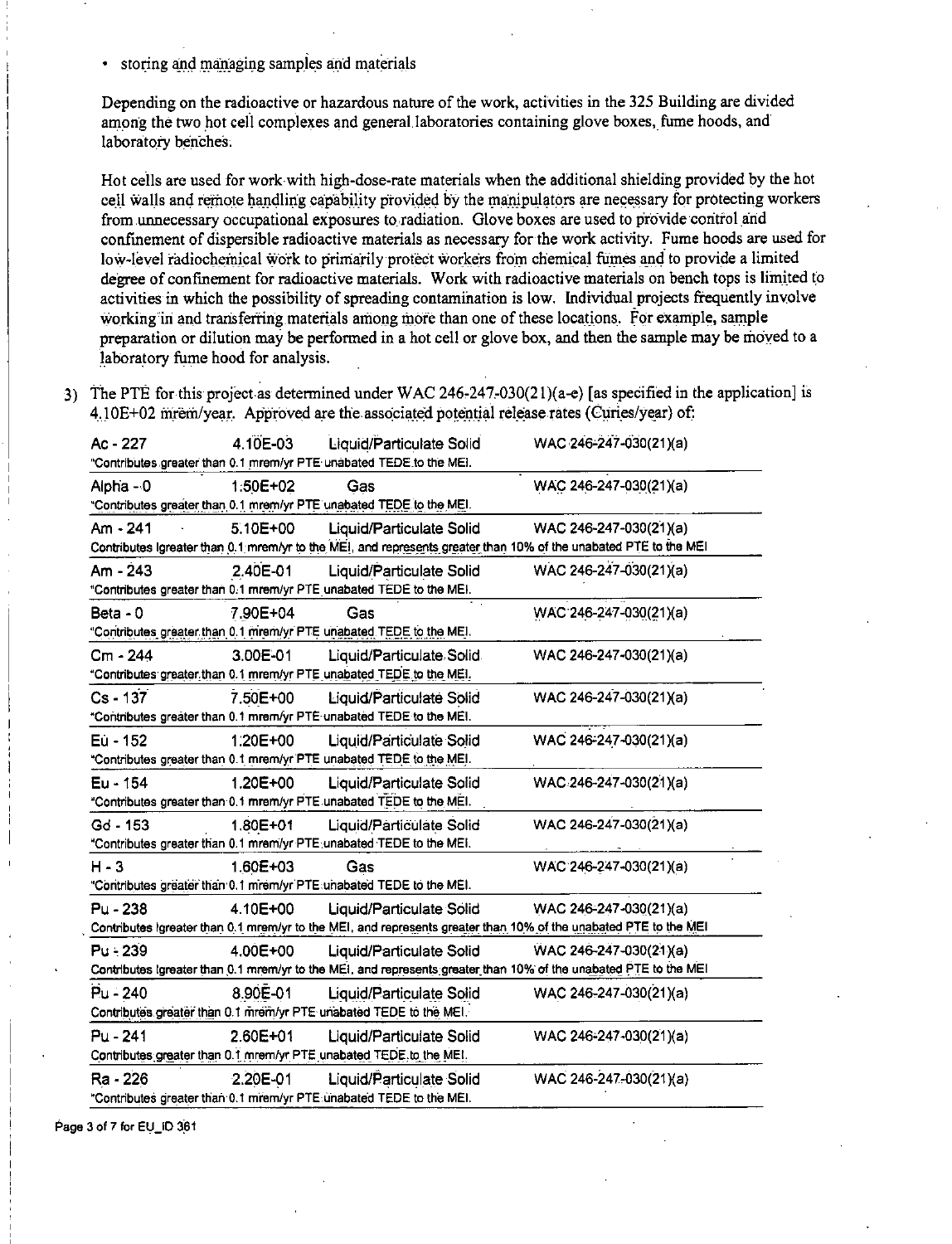| Rn - 220    | 2.00E+03     | Gas<br>"Contributes greater than 0.1 mrem/yr PTE unabated TEDE to the MEI.                               |                   | $WAC$ 246-247-030(21)(a) |  |
|-------------|--------------|----------------------------------------------------------------------------------------------------------|-------------------|--------------------------|--|
| Rn - 222    | 1.00E+03     | Gas<br>Contributes less than 0.1 mrem/yr to the MEI, and represents greater than 25% of the abated dose. |                   | $WAC.246-247-030(21)(a)$ |  |
| Ru - 106    | $6.10E + 01$ | Liquid/Particulate Solid<br>"Contributes greater than 0.1 mrem/yr PTE unabated TEDE to the MEI.          |                   | WAC 246-247-030(21)(a)   |  |
| $Sr - 90$   | $1.00E + 01$ | Liquid/Particulate Solid<br>"Contributes greater than 0.1 mrem/yr PTE unabated TEDE to the MEI.          |                   | WAC 246-247-030(21)(a)   |  |
| $Tc - 99$   | 8.50E-01     | Liquid/Particulate Solid<br>"Contributes greater than 0.1 mrem/yr PTE unabated TEDE to the MEI.          |                   | $WAC$ 246-247-030(21)(a) |  |
| $U - 232$   | 2.70E-02     | Liquid/Particulate Solid<br>"Contributes greater than 0.1 mrem/yr PTE unabated TEDE to the MEI.          |                   | WAC 246-247-030(21)(a)   |  |
| $U - 233$   | 8.10E-02     | Liquid/Particulate Solid<br>"Contributes greater than 0.1 mrem/yr PTE unabated TEDE to the MEI.          |                   | WAC 246-247-030(21)(a)   |  |
|             |              | The radioactive isotopes identified for this emission unit are (no quantities specified):                |                   |                          |  |
| Ac - 225    | Ac - 227     | Ac - 228                                                                                                 | Ag - 108 m        | Ag - 108                 |  |
| Ag - 109 m  | Ag - 110 m   | Ag - 110                                                                                                 | Ag - 111          | Ag - 112                 |  |
| $AI - 26$   | $AI - 28$    | Am - 240                                                                                                 | $Am - 241$        | Am - 242 m               |  |
| $Am - 242$  | $Am - 243$   | Am - 245                                                                                                 | Am - 246          | $Ar - 37$                |  |
| Ar - 39     | Ar - 41      | Ar - 42                                                                                                  | As - 74           | As - 76                  |  |
| As - 77     | At - 217     | Au - 193                                                                                                 | Au - 194          | Au - 195                 |  |
| Au - 196    | Au - 198     | Au - 198 m                                                                                               | Au - 199          | Ba - 131                 |  |
| Ba - 133    | Ba - 133 m   | Ba - 137 m                                                                                               | Ba - 139          | Ba - 140                 |  |
| Ba - 141    | Ba - 142     | Ba - 143                                                                                                 | Be - 10           | $Be - 7$                 |  |
| Bi - 207    | Bi - 208     | Bi-210 m                                                                                                 | $Bi - 210$        | Bi - 211                 |  |
| $Bi - 212$  | $Bi - 213$   | Bi - 214                                                                                                 | . Bk - 247        | Bk - 249                 |  |
| Bk - 250    | Br - 82      | Br-82 m                                                                                                  | Br - 83           | Br - 84                  |  |
| Br-84 m     | Br - 85      | $C - 11$                                                                                                 | $C - 14$          | $C - 15$                 |  |
| Ca - 41     | Ca - 45      | Ca - 47                                                                                                  | Cd - 107          | $Cd - 109$               |  |
| Cd-111 m    | $Cd - 113$ m | Cd - 113                                                                                                 | $Cd - 115$ m      | Cd - 115                 |  |
| Cd - 117    | $Cd - 117$ m | $Ce - 139$                                                                                               | $Ce - 141$        | Ce - 142                 |  |
| $Ce - 143$  | Ce - 144     | $Cf - 249$                                                                                               | $Cf - 250$        | $Cf - 251$               |  |
| $Cf - 252$  | $Cl - 36$    | $Cm - 241$                                                                                               | $Cm - 242$        | $Cm - 243$               |  |
| Cm - 244    | $Cm - 245$   | Cm - 246                                                                                                 | $C_{\rm m}$ - 247 | Cm - 248                 |  |
| $Cm - 250$  | $Co - 56$    | $Co - 57$                                                                                                | $Co - 58$         | $Co - 60$                |  |
| $Co - 60$ m | $Cr - 49$    | $Cr - 51$                                                                                                | $Cr - 55$         | Cs - 131                 |  |
| $Cs - 132$  | $Cs - 134$   | $Cs - 134$ m                                                                                             | Cs - 135          | $Cs - 136$               |  |
| Cs - 137    | $Cs - 138$   | $Cs - 139$                                                                                               | $Cs - 140$        | $Cs - 141$               |  |
| Cu - 64     | $Cu - 66$    | $Cu - 67$                                                                                                | Dy - 159          | Dy - 165                 |  |
| Dy - 169    | $Er - 169$   | Er - 171                                                                                                 | $Es - 254$        | Eu - 150                 |  |
| Eu - 152    | Eu - 152 m   | Eu - 154                                                                                                 | Eu - 155          | Eu - 156                 |  |

Page 4 of 7 for EU\_ID 361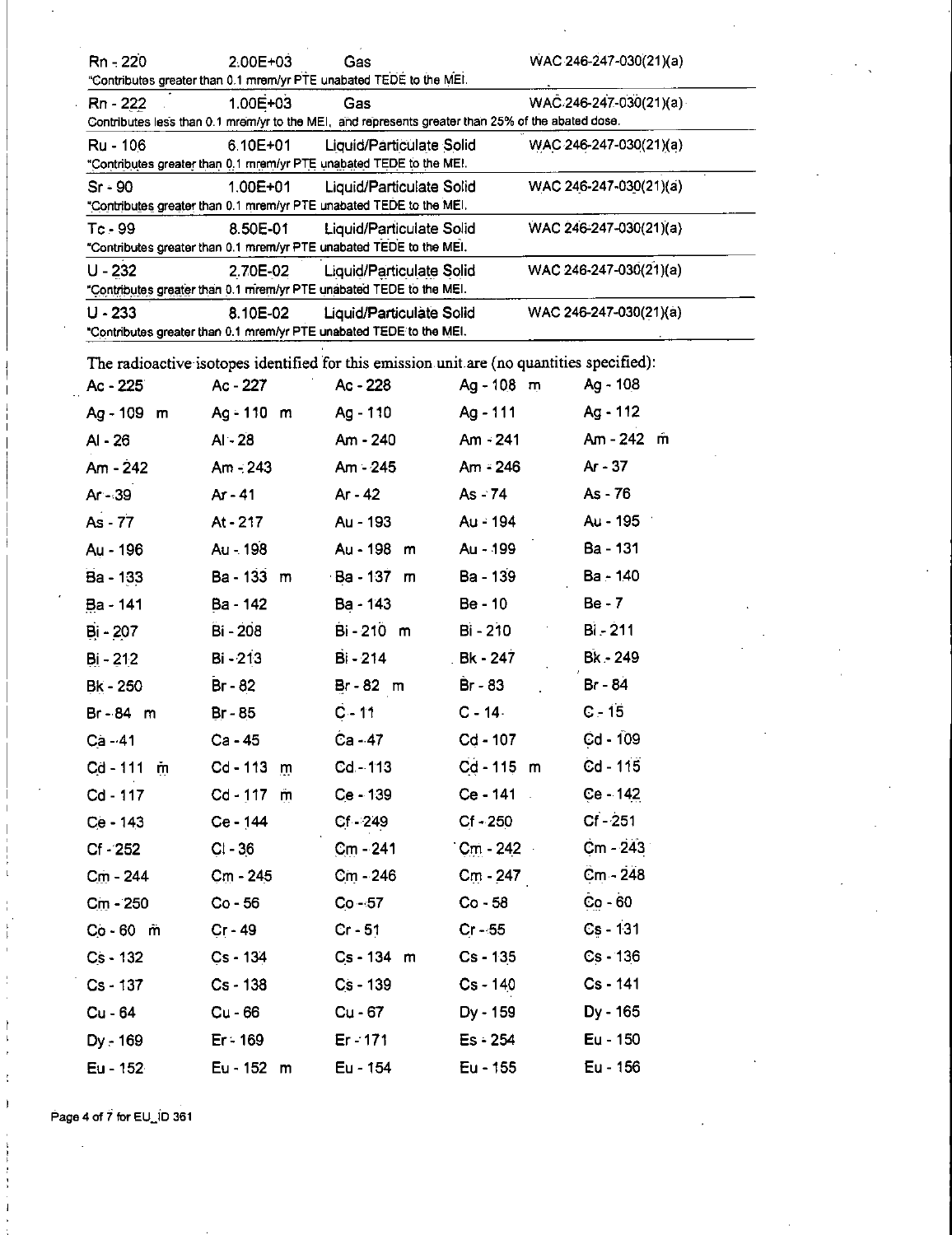| $Eu - 157$         | $F - 18$        | $Fe - 55$       | $Fe-59$      | Fr - 221       |
|--------------------|-----------------|-----------------|--------------|----------------|
| $Fr - 223$         | $Ga - 67$       | Ga - 68         | Ga - 70      | $Ga - 72$      |
| Gd - 148           | $Gd - 149$      | $Gd - 151$      | $Gd - 152$   | Gd - 153       |
| Gd - 159           | Ge - 68         | $Ge - 71$       | Ge-71 m      | $Ge - 75$      |
| Ge - 77            | $Ge - 77$ m     | $H - 3$         | $Hf - 175$   | Hf-178 m       |
| - Hf - 179 m       | Hf - 181        | Hf - 182        | Hg - 203     | Ho - 163       |
| Ho - 166           | Ho - 166 m      | $1 - 122$       | $1 - 123$    | $1 - 125$      |
| $1 - 126$          | $1 - 128$       | $1 - 129$       | $1 - 130$    | $1 - 130$<br>m |
| $1 - 131$          | l - 132         | $1 - 132$ m     | $1 - 133$    | $1 - 133$ m    |
| $1 - 134$          | l-134 m         | $1 - 135$       | In - 106     | $ln - 111$     |
| $ln - 113 \cdot m$ | $ln - 114$ m    | $ln - 114$      | In - 115     | $\ln - 115$ m  |
| $ln - 116$         | $ln - 116$ m    | $In - 117$      | $ln - 117$ m | Ir - 189       |
| Ir - 190           | $Ir - 192$      | Ir - 194        | $K - 40$     | $K - 42$       |
| Kr - 81            | Kr-81 m         | $Kr - 83$ m     | Kr - 85      | Kr-85 m        |
| Kr - 87            | $Kr - 88$       | Kr - 89         | Kr - 90      | La - 137       |
| La - 138           | La - 140        | La - 141        | La - 142     | La - 144       |
| Lu - 177           | $Lu - 177$ m    | Mg - 27         | Mg - 28      | Mn - 52        |
| Mn - 54            | Mn - 56         | Mo - 103        | Mo - 104     | Mo - 105       |
| Mo - 93            | Mo - 99         | $N - 13$        | Na - 22      | Na - 24        |
| Na - 24<br>m       | $Nb - 100$      | Nb - 101        | Nb - 103     | Nb - 91        |
| Nb - 91<br>m       | Nb - 92         | Nb-93 m         | Nb - 94      | Nb - 95        |
| Nb 95 m            | Nb - 96         | Nb - 97         | Nb - 97 m    | Nb - 98        |
| Nd - 144           | <u>Nd - 147</u> | Ni 56           | Ni - 57      | Ni - 59        |
| Ni - 63            | Ni - 65         | Np - 235        | Np - 236     | Np - 237       |
| Np - 238           | Np - 239        | Np - 240        | Np-240 m     | $O - 15$       |
| O - 19             | $Os - 191$      | P - 32          | $P - 33$     | Pa - 231       |
| Pa - 233           | Pa - 234        | $Pa - 234$ m    | Pb - 203     | $Pb - 209$     |
| $Pb - 210$         | Pb - 211        | $Pb - 212$      | Pb - 214     | Pd - 103       |
| <b>Pd - 107</b>    | Pd - 109        | Pd - 112        | Pm - 143     | Pm - 144       |
| Pm - 145           | Pm - 146        | Pm - 147        | Pm - 148 m   | <b>Pm-148</b>  |
| $Pm - 149$         | $Pm - 151$      | Po - 208        | $Po - 209$   | Po - 210       |
| Po - 211           | Po - 212        | $Po - 213$      | Po - 214     | $Po - 215$     |
| Po - 216           | Po - 218        | Pr - 143        | Pr - 144     | Pr-144 m       |
| $Pt - 191$         | Pt - 192.       | Pt - 193        | Pt-193 m     | Pt - 195 m     |
| $Pt - 197$ m       | Pt - 197        | Pt - 198        | Pt - 199     | Pt-199 m       |
| $Pu - 234$         | Pu - 236        | <b>Pu - 237</b> | Pu - 238     | $Pu - 239$     |
| Pu - 240           | Pu - 241        | Pu - 242        | Pu - 243     | Pu - 244       |
| Pu - 246           | Ra - 223        | Ra - 224        | Ra - 225     | Ra - 226       |

Page 5 of 7 for EU\_ID 361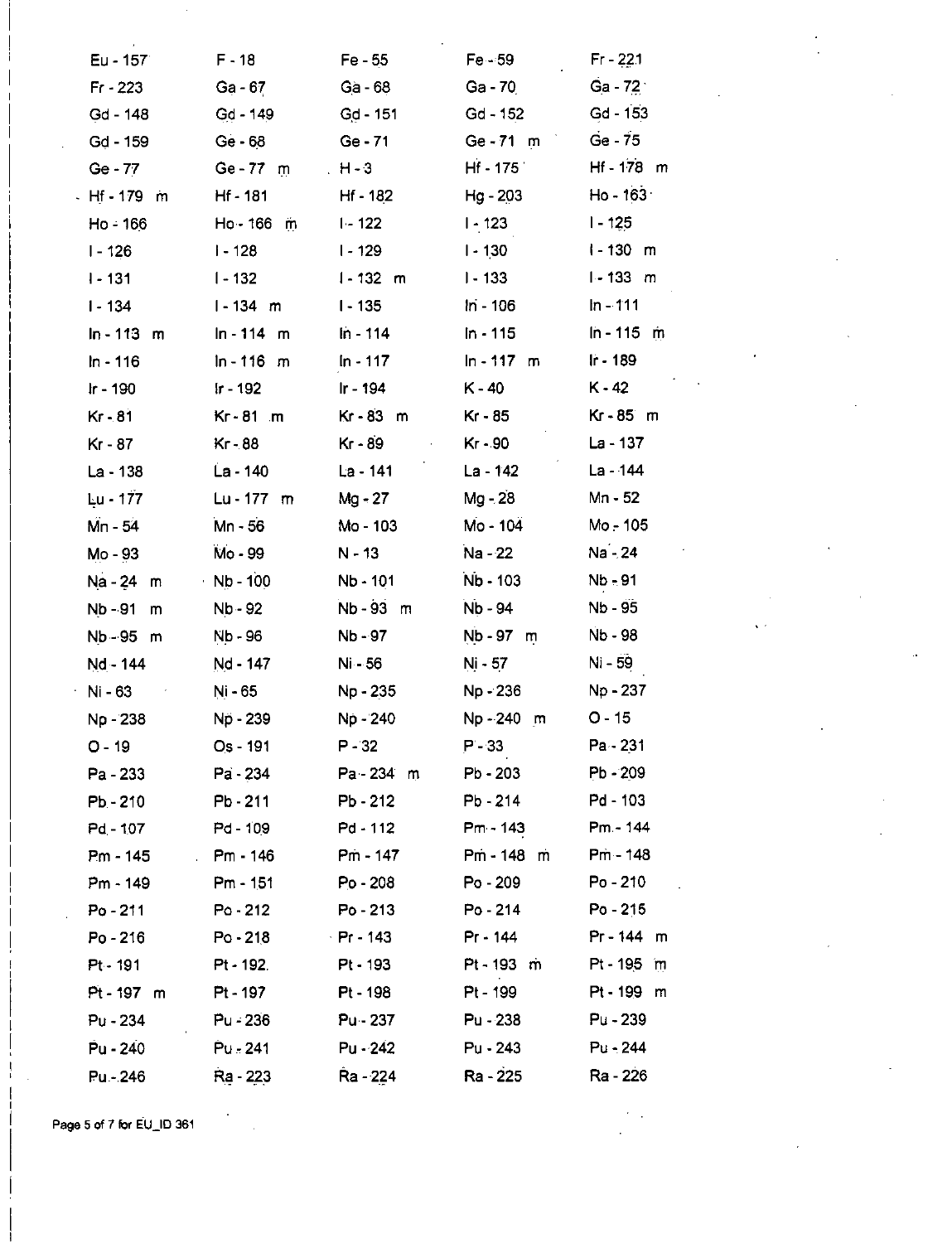| Ra - 228        | <b>Rb-81</b>          | Rb - 82            | Rb - 83                  | Rb - 84         |
|-----------------|-----------------------|--------------------|--------------------------|-----------------|
| <b>Rb-86</b>    | Rb - 87               | Rb - 88            | Rb - 89                  | $Rb - 90$       |
| Rb-90 m         | Re - 186              | Re - 187           | Re - 188                 | Rh - 101        |
| Rh - 102        | Rh - 102 m            | Rh - 103 m         | Rh - 104                 | $Rh - 105$      |
| Rh - 105 m      | Rh - 106<br>$\sim 10$ | Rri - 219          | Rn - 220                 | Rn - 222        |
| Rn - 224        | Ru - 103              | Ru - 105           | Ru - 106                 | Ru - 97         |
| $S - 35$        | $Sb - 122$            | Sb - 124           | $Sb - 125$               | $Sb - 126$      |
| Sb - 126 m      | $Sb - 127$            | Sb - 129           | $Sc - 44$                | $Sc - 46$       |
| $Sc - 47$       | $Sc - 48$             | $Se - 75$          | Se - 79                  | Se - 79 m       |
| $Si - 31$       | $Si - 32$             | Sm - 145           | Sm - 146                 | $Sm - 147$      |
| Sm - 148        | $Sm - 151$            | Sm - 153           | Sm - 157                 | $Sn - 113$      |
| $Sn - 117$ m    | $Sn - 119$ m          | $Sn - 121$ m       | Sn - 121                 | $Sn - 123$      |
| $Sn - 125$      | Sn - 126              | $Sr - 82$          | $Sr - 85$                | $Sr-87$ m       |
| $Sr - 89$       | $Sr-90$               | Sr <sub>z</sub> 91 | $Sr - 92$                | Ta - 179        |
| Ta - 180        | Ta - 182              | Ta-182 m           | Ta - 183                 | Tb - 157        |
| Tb - 158        | Tb - 160              | Tb - 161           | $Tc - 101$               | Tc⊱ 103         |
| Tc-106          | $Tc - 95$ m           | $Tc - 95$          | $Tc - 97$                | $Tc - 97$ m     |
| Tc-98           | $Tc - 99$             | $Tc - 99$ m        | Te - 121<br>m            | Te - 121        |
| Te - 123        | $Te - 123$<br>m       | Te - 125 m         | Te - 127<br>$\mathsf{m}$ | Te - 127        |
| $Te - 129$<br>m | Te - 129              | Te - 131           | Te - 131<br>m            | Te - 132        |
| Te - 133        | Te - 133<br>m         | Te - 134           | $Th - 227$               | $Th - 228$      |
| Th - 229        | Th - 230              | $Th - 231$         | $Th - 232$               | $Th - 233$      |
| Th - 234        | Ti - 44               | $Ti - 45$          | Ti - 51                  | $T1 - 201$      |
| TI - 204        | TI - 206              | $T1 - 207$         | TI - 208                 | $T$ - 209       |
| Tm - 168        | Tm - 170              | $T_{\rm m}$ - 171  | $U - 232$                | $U - 233$       |
| $U - 234$       | $U - 235$             | $U - 235$ m        | $U - 236$                | $U - 237$       |
| $U - 238$       | $U - 239$             | U - 240            | $\sim$ V - 48            | $V - 49$        |
| $W - 181$       | $W - 185$             | W - 187            | W - 188                  | Xe - 122        |
| Xe - 123        | Xe - 125              | Xe - 127           | Xe - 127 m               | Xe - 129 m      |
| Xe - 131<br>m   | Xe - 133              | $Xe - 133$ m       | Xe - 135                 | $Xe - 135$<br>m |
| Xe - 137        | Xe - 138              | Xe - 139           | $Y - 88$                 | $Y - 90$        |
| $Y - 90$ m      | $Y - 91$              | $Y - 91$ m         | $Y - 92$                 | $Y - 93$        |
| Yb 164          | Yb - 169              | Yb - 175           | Yb - 177                 | $Zn - 65$       |
| $Zn - 69$       | $Zn - 69$ m           | Zr - 100           | $Zr - 88$                | $Zr - 89$       |
| Zr - 93         | $Zr - 95$             | $Zr - 97$          | Zr - 98                  | Zr - 99         |

Page 6 of 7 for EU\_ID 361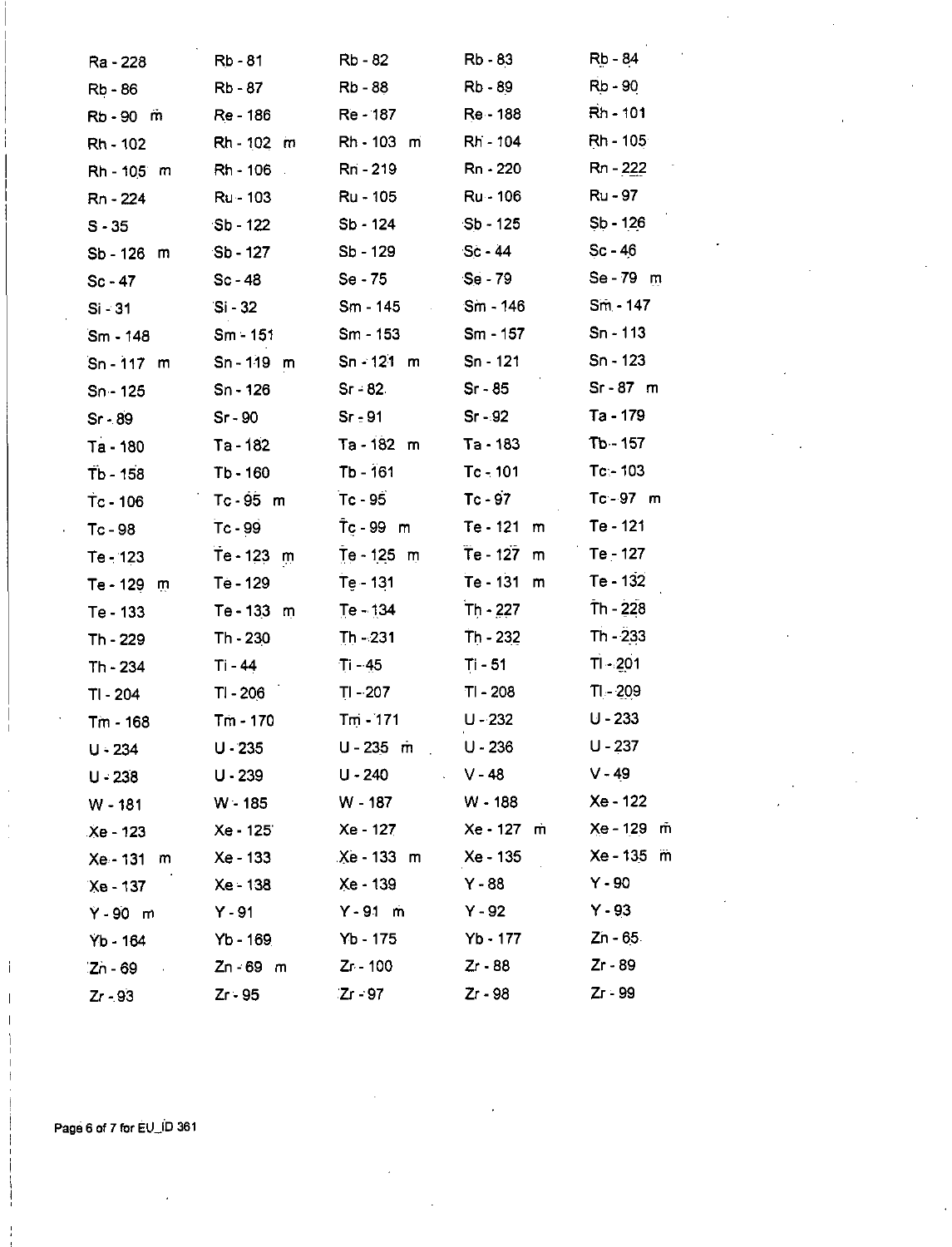The potential release rates described in this Condition were used to determine control technologies and monitoring requirements for this approval. DOE must notify the Department of a "modification" to the emission unit, as defined in WAC 246-247-030(16). DOE must notify the Department of any changes to a NESHAP major emission unit when a specific isotope is newly identified as contributing greater than 10% of the potential TEDE to the MEI, or greater than 25% of the TEDE to the MEI after controls. (WAC 246-247-110(9)) DOE must notify the Department of any changes to potential release rates as required by state or federal regulations including changes that would constitute a significant modification to the Air Operating Permit under WAC 173-401-725(4). Notice will be provided according to the particular regulation under which notification is required. If the applicable regulation(s) does not address manner and type of notification. DOE will provide the Department with advance written notice by letter or electronic mail but not solely by copies of documents.

#### RELEASE RATE - Physical Form 4)

5)

Activities at the 325 building will be assessed to ensure operations that involve heating of radiological material does not result in gaseous forms of radionuclides that are not accounted for in the license. WAC 246-247-060 (5) WDOH NOTIFICATION - New Radionuclide

Activities at the 325 building will be assessed to ensure that no radionuclides are handled that are not listed in this license. If any activity at the 325 building results in a new radionuclide being handled at the building a written notification will be made to the Washington Department of Health. WAC 246-247-060  $(5)$ 

#### $6)$ TECHNOEOGY STANDARDS - Ductwork modifications.

Any modification resulting in an increase in the emission unit's operating design capacity including those involving ductwork tie-in will be constructed to the ASME AG-1 standard, or equivalent. WAC-267-247-030(16) and WAC 246-247-110(18)

### Page 7 of 7 for EU\_ID 361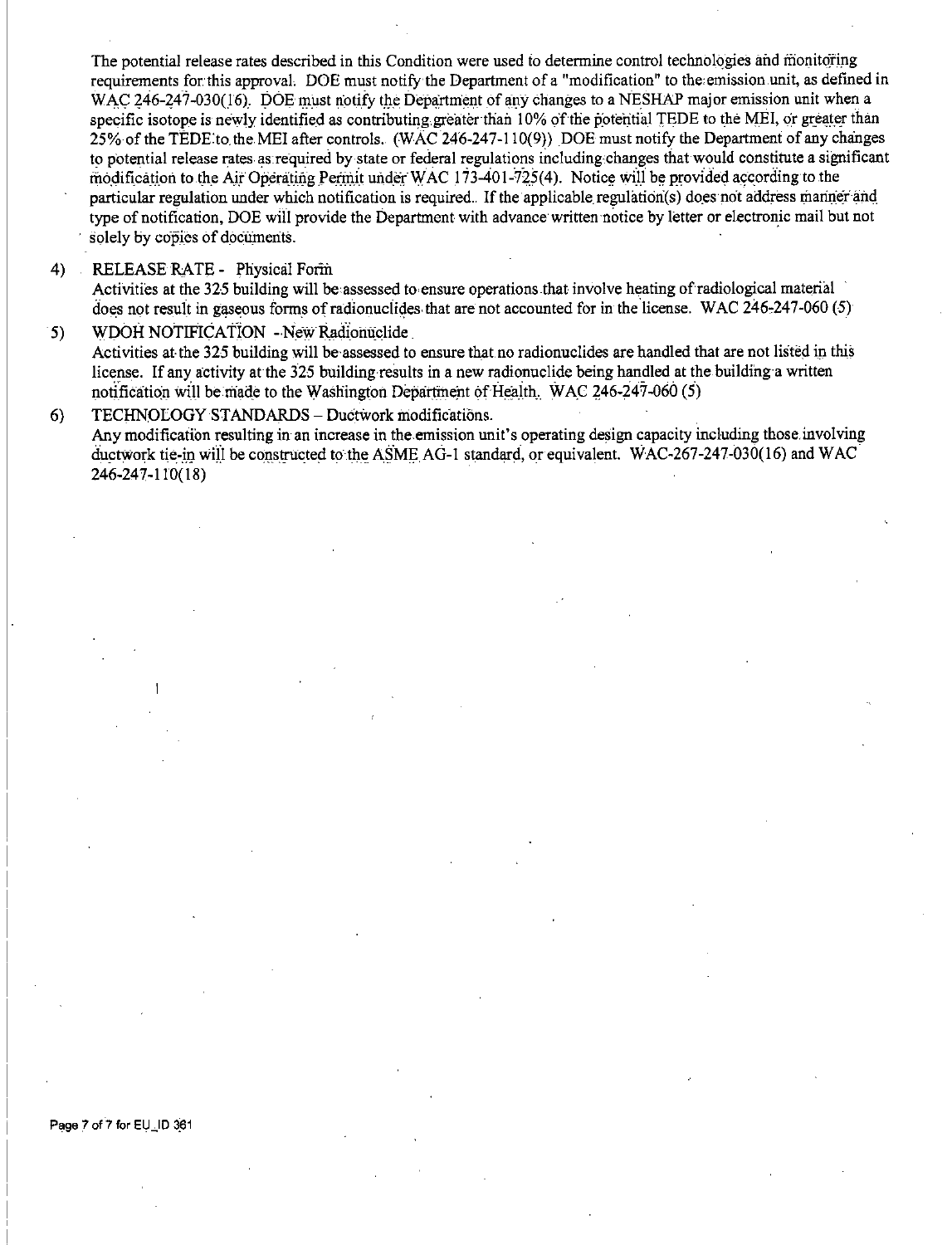# **STATE OF WASHINGTON** DEPARTMENT OF HEALTH **ENVIRONMENTAL HEALTH PROGRAMS** OFFICE OF RADIATION PROTECTION

# Docket No:

# REOUEST FOR ADJUDICATIVE PROCEEDING

In Re The Approval of:

Radiochemical Processing Laboratory (325 Building), Revision 3, 300 Area, Hanford Site, Richland, Washington (Replaces NOC 807) (EU 361)

Draft Approval No: **AIR 15-205** 

NOC ID: 949

THE STATE OF WASHINGTON TO:

Ms. Stacy Charboneau, Assistant Manager For Safety and Environment **United States Department of Energy Richland Operations Office** P.O. Box 550, MSIN: A5-14 Richland. Washington 99352-0550

If you wish to request an adjudicative proceeding, you or your attorney must COMPLETE AND FILE THIS FORM OR A DOCUMENT PROVIDING SUBSTANTIALLY THE SAME INFORMATION WITH THE DEPARTMENT OF HEALTH ADJUDICATIVE SERVICE UNIT WITHIN TWENTY-EIGHT (28) DAYS OF YOUR RECEIPT of this Request for Adjudicative Proceeding form and a copy of the Office of Radiation Protection's approval. AIR 15-205.

You must file your application in a manner that shows proof of service on the Adjudicative Service Unit, at the following address.

Department of Health Adjudicative Service Unit 310 Israel Road S.E. P.O. Box 47879 Olympia, WA 98504-7879

With your application, you must include a copy of the Office of Radiation Protection's draft approval.

## FILING SHALL NOT BE DEEMED COMPLETE UNTIL THE ADJUDICATIVE SERVICE UNIT ACTUALLY RECEIVES YOUR APPLICATION.

YOU HAVE THE RIGHT TO a formal hearing in this matter conducted pursuant to Revised Code of Washington (RCW) 43.70.115, Chapter 34.05 RCW, and Chapter 246-10 of the Washington Administrative Code (WAC). Alternatively, you may waive the formal hearing and submit a written statement and supporting documents setting out your position, your defenses, and any mitigating circumstances that you wish to bring to the Department's attention.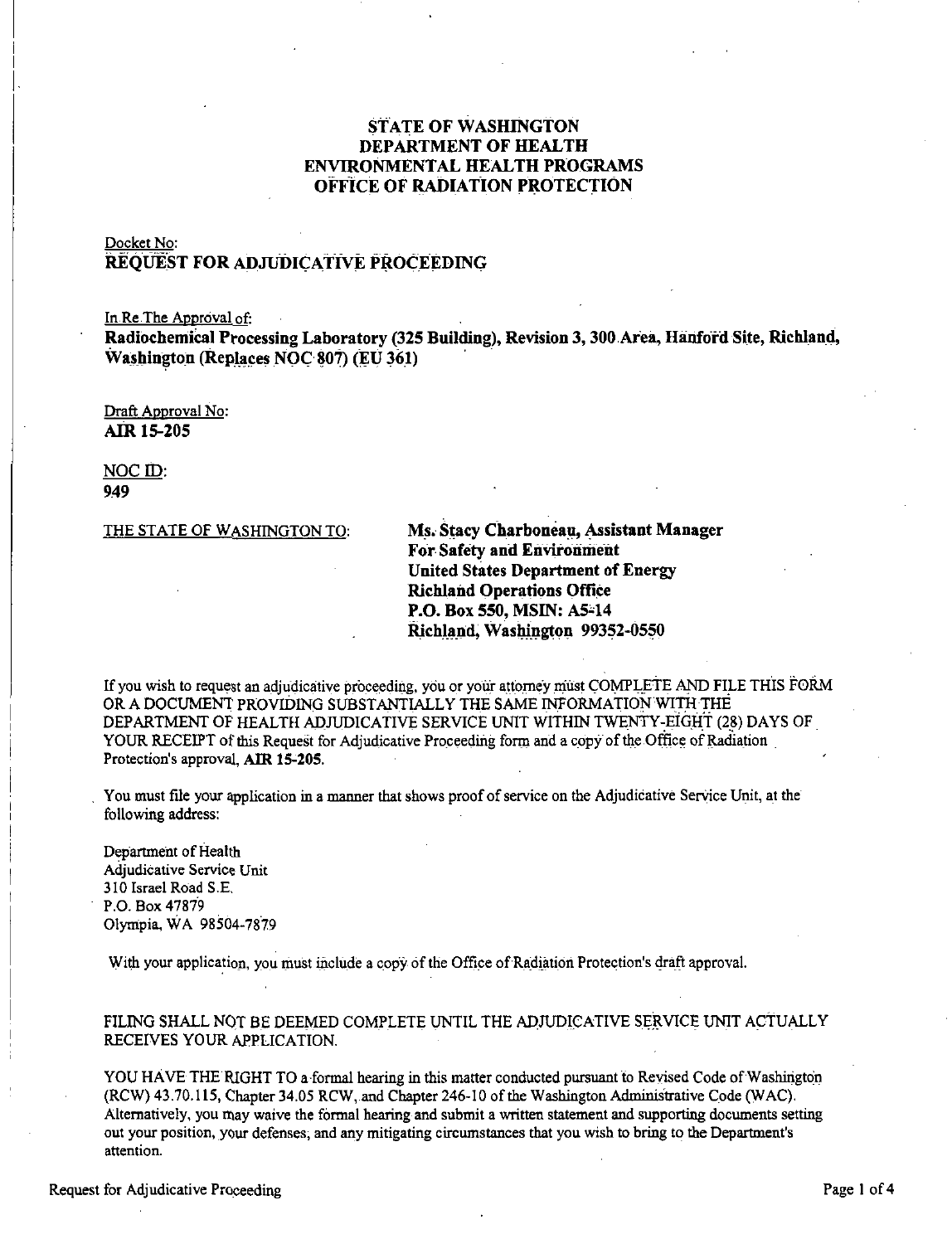You have the right to be represented by an attorney at your own expense.

**I.** 

[ ] I **WILL BE** represented by an·attorney. His/her name, address, and phone number are:

Name:

Address:

Phone:

## [ ] I **WILL NOT BE** represented by an attorney.

*If after submitting this request, you obtain attorney representation or change attorneys, you must notify the Adjudicative Service Unit.* 

## **IL.**

- I **DO NOT** waive my right to a formal hearing.  $\cdot$
- ] I **DO** waive my right to a formal hearing. I understand that if! waive my right to a formal hearing, the Department may decide this matter solely with reference to information in the Department's possession and to such written statements and.supporting documents as I may have submitted.

If you choose to waive your right to a formal hearing, please complete the following:

- **I I AM NOT** submitting documents to the Department in support of my position.
- I **AM** submitting a sworn statement and/or other documents to the Department in support of my position. Instructions - Please indicate your responses below:

If you are submitting documents to the Department, please iist and briefly identify all such documents in the space provided below and on any additional sheet that may be necessary.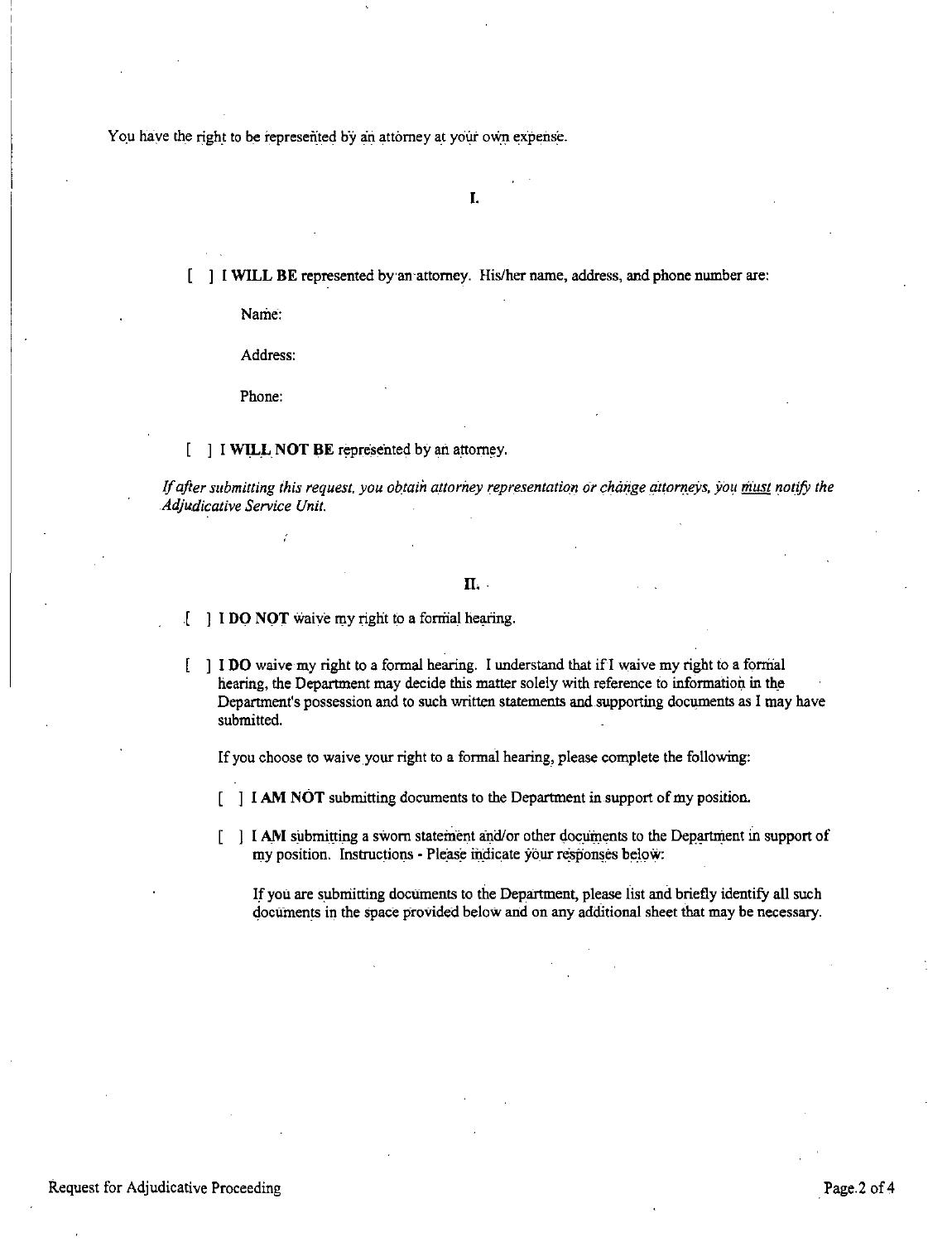### ADMISSION/DENIAL OF CONDITIONS OR LIMITATIONS

The Office of Radiation Protection's approval **Am 15-205,** dated **February 11, 2015,** contains conditions and limitations set out as numbered paragraphs. In the space below you must indicate, in good faith, whether you admit, or do not contest, or deny the conditions or limitations. Conditions or limitations denied or not contested may later be admitted. Conditions or limitations admitted or not contested shall be conclusively deemed true:for further proceedings.

# Instructions: I admit, deny, or do not contest the conditions or limitations as follows (fill in the appropriate paragraph number):

|               | <b>Admit</b>                           | Deny                              | Do Not Contest |
|---------------|----------------------------------------|-----------------------------------|----------------|
| Paragraph     |                                        | $[\quad]$                         | -1             |
| Paragraph     | $[\quad]$                              | [ ]                               | -1             |
| Paragraph     | $\begin{bmatrix} 1 \end{bmatrix}$      | [ ]                               |                |
| Paragraph     | $\begin{array}{cc} \hline \end{array}$ | - 1                               | ]              |
| Paragraph ___ | - 1                                    | [ ]                               | ]              |
| Paragraph     | Ĺ1                                     | $\begin{bmatrix} 1 \end{bmatrix}$ | $\mathbf{I}$   |
| Paragraph     | $\lceil$ $\rceil$                      | - 1                               | $[\ ]$         |
| Paragraph     | $\Box$                                 | -1                                |                |
| Paragraph     |                                        |                                   |                |

Please attach any additional sheets that may be necessary to respond to all allegations.

If you have chosen not to waive your rights to a formal hearing, please state all grounds for contesting this matter in the space provided below and on any additional sheets that may be necessary.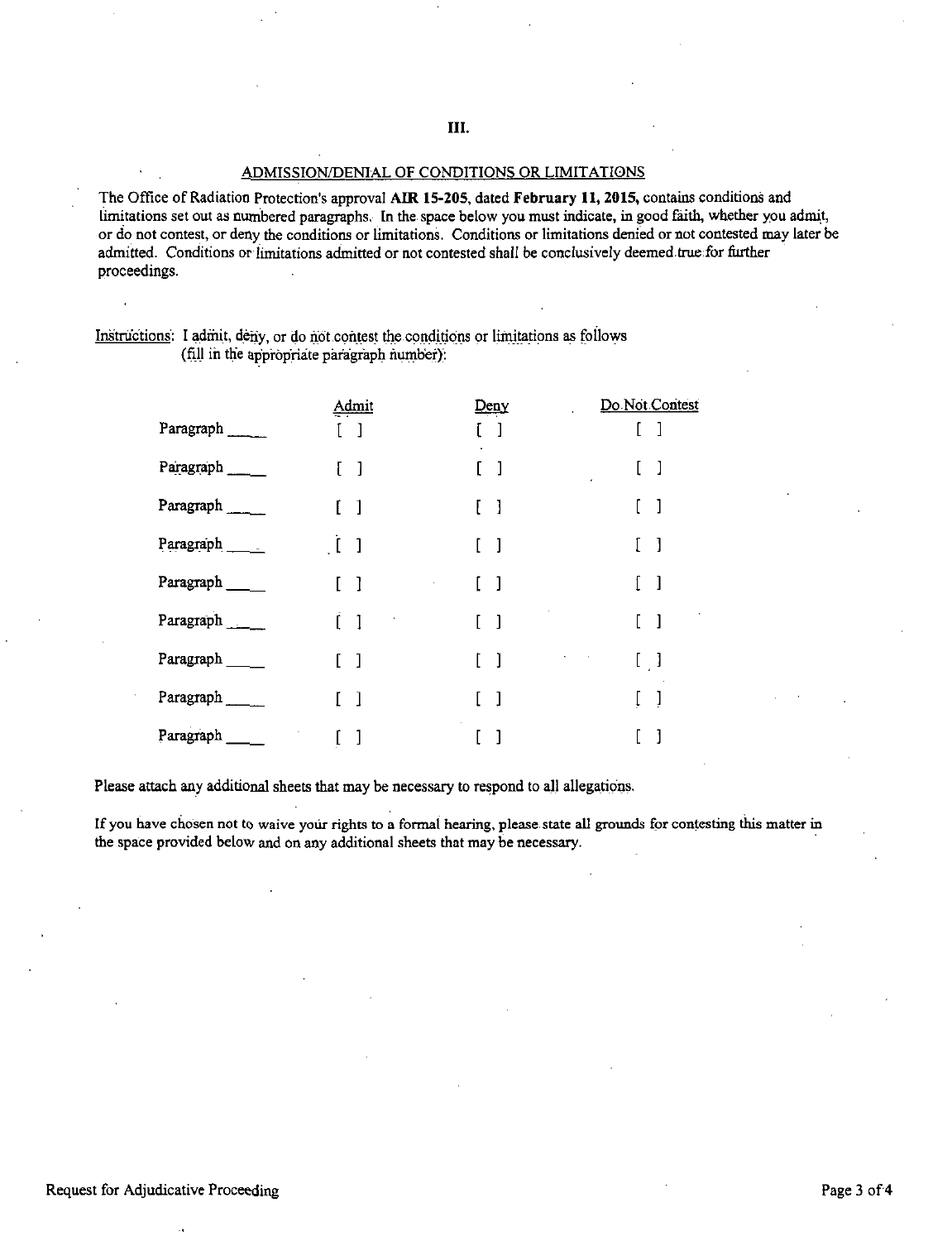You have the right to an interpreter, appointed at no cost, if you are a hearing impaired person or limited English speaking person. If any witness for you is a hearing impaired person or a limited English speaking person, an interpreter will be appointed at \_your expense.

I **[DO]/ [DO NOT]** (circle one) request an interpreter be appointed. If an interpreter is requested, please indicate the person or persons for whom an interpreter is required and their primary language, and/or whether they are hearing impaired.

IF YOU FAIL TO FILE YOUR APPLICATION IN A TIMELY MANNER; OR IF YOU FILE YOUR APPLICATION TIMELY BUT FAIL TO APPEAR AT ANY SCHEDULED SETTLEMENT CONFERENCE, PREHEARING CONFERENCE, OR HEARING WITHOUT LEAVE TO DO SO, THE DEPARTMENT MAY DECIDE THIS MATTER WITHOUT YOUR YOUR PARTICIPATION AND WITHOUT FURTHER NOTICE TO YOU.

DATED this day of the state of the state of the state of the state of the state of the state of the state of the state of the state of the state of the state of the state of the state of the state of the state of the state

Party

Party's Representative (if any)

 $WSBA #:$